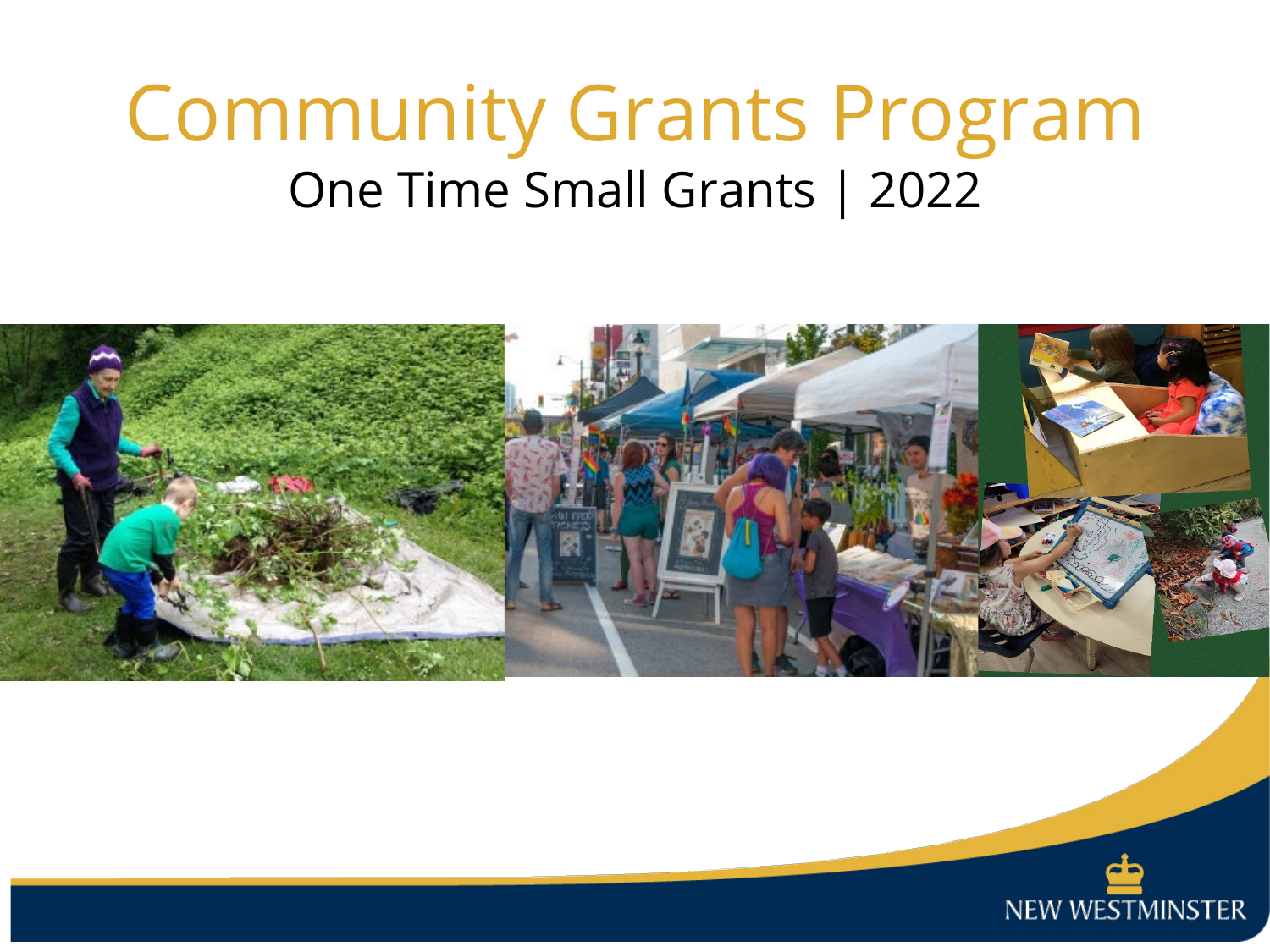# Agenda

- $\checkmark$  Introduction
- One-Time Small Grant
- COVID-19 Impacts
- $\checkmark$  Eligibility
- Grant Categories
- $\checkmark$  Timeline
- $\checkmark$  Application Form
- $\checkmark$  Reporting Back
- $\checkmark$  Staff Advisors

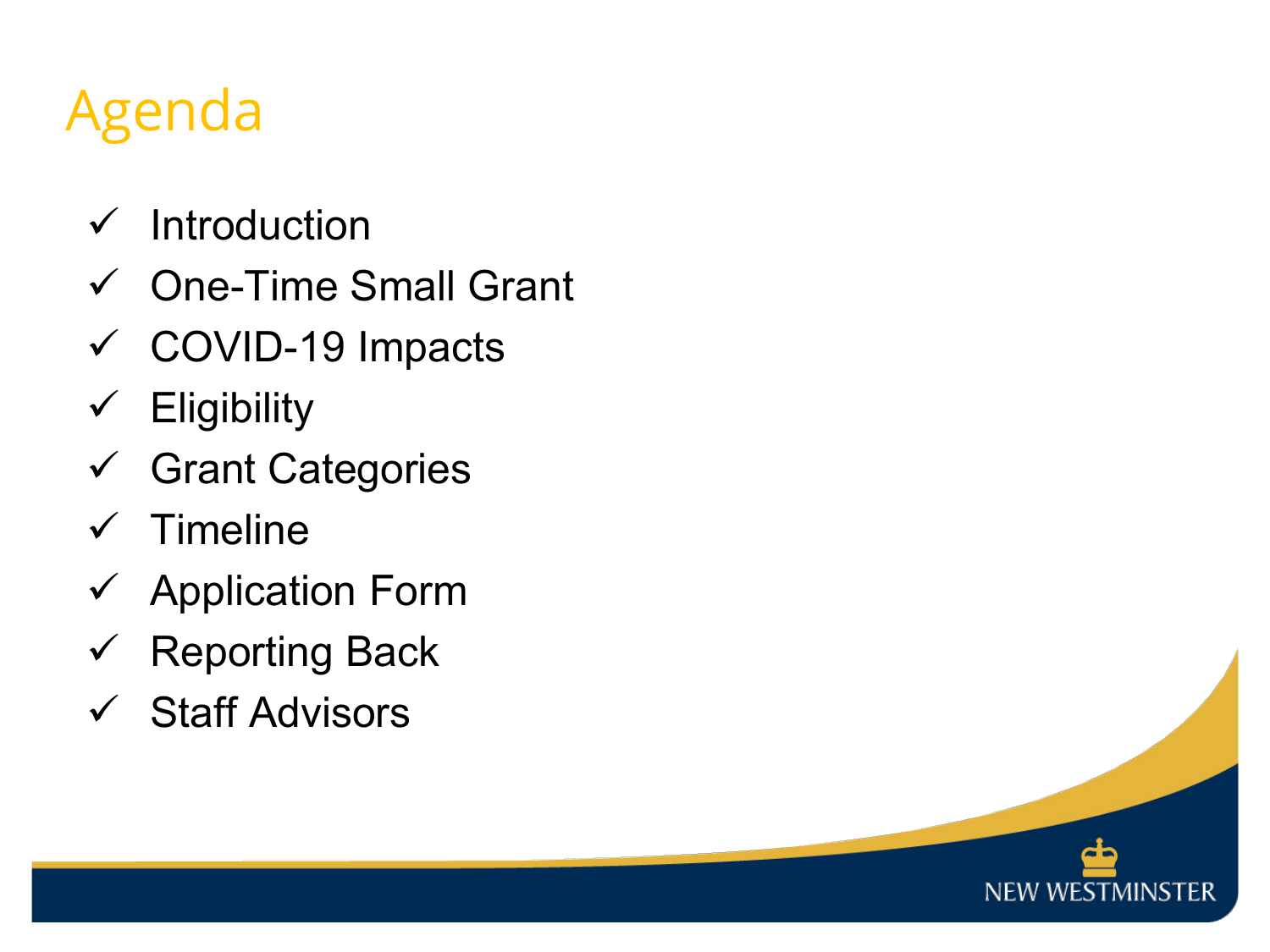### Introduction

The City recognizes that community organizations are vital to the livability and vitality of our community;

Through the help of the grant program, organizations can deliver essential, creative, and innovative programs, support and services that reflect the values, vision and needs of the community

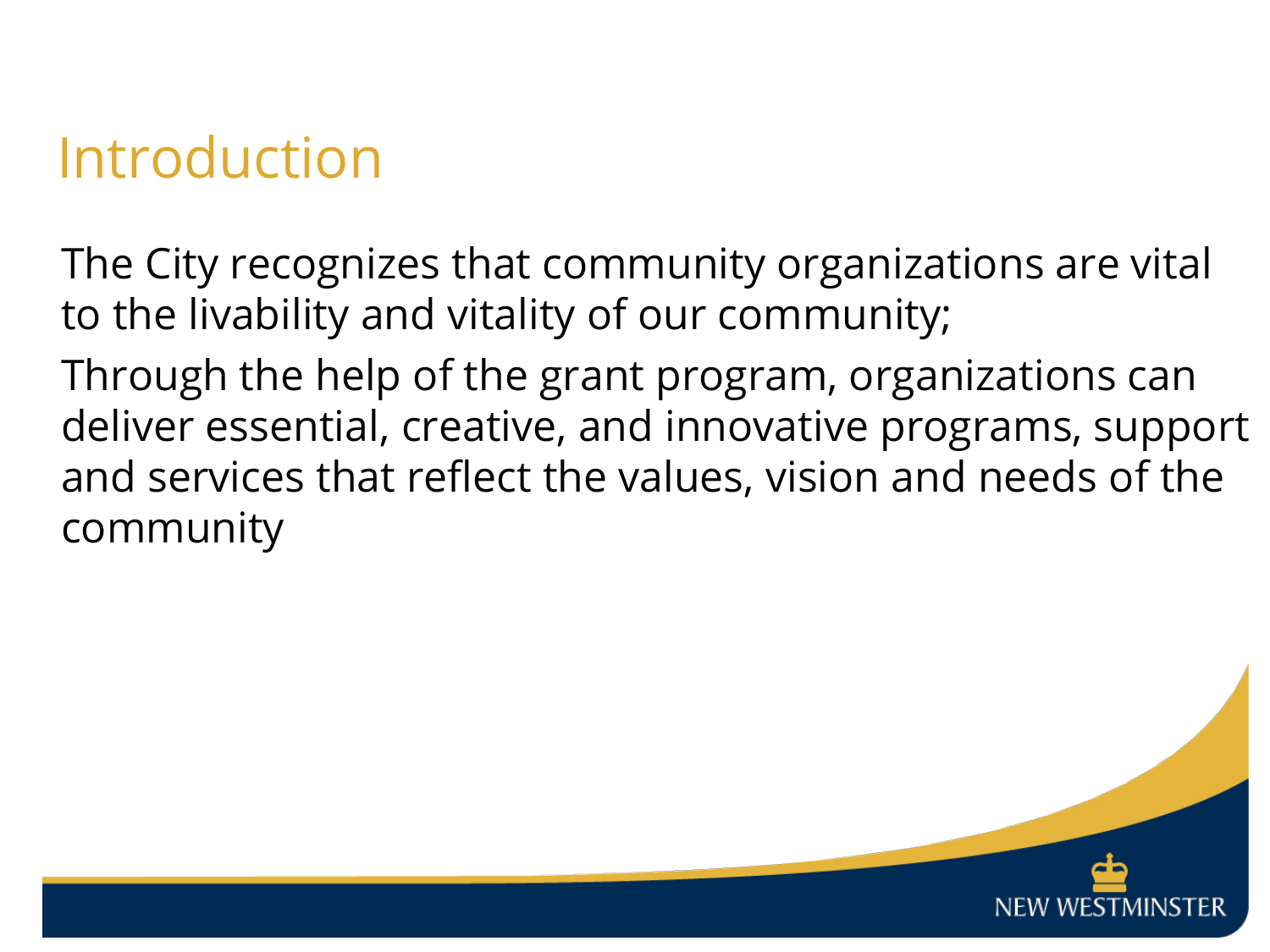#### One-Time Small Grants

- $\checkmark$  Grant awards to a maximum of \$3,500
- $\checkmark$  Eligible requests include small community projects, events, equipment, services, staff/volunteer professional development
- $\checkmark$  Project must be completed in 2022
- $\checkmark$  Grants are to support current year emergent needs that are identified after the close of the City's annual grant application period

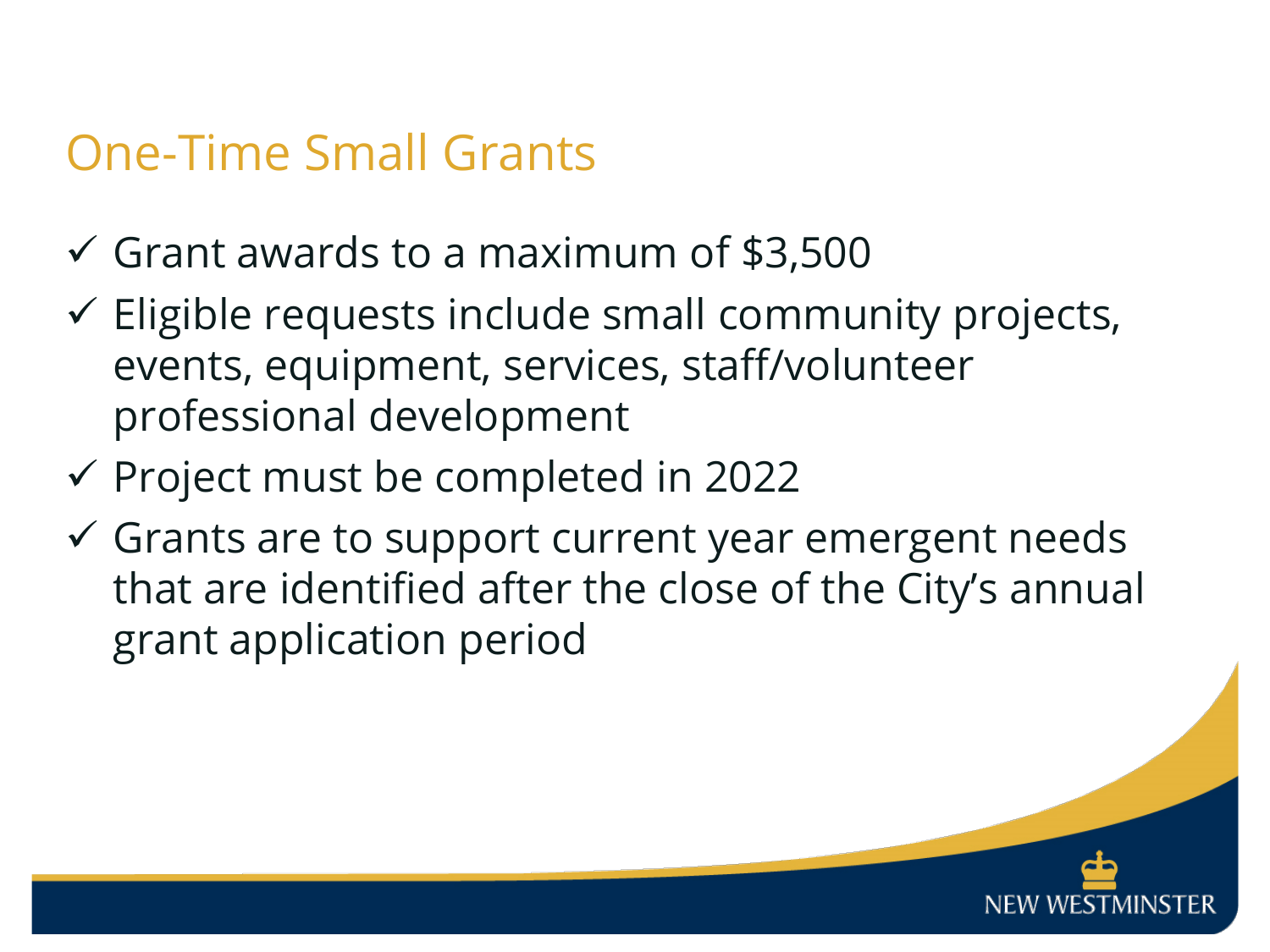# **Eligibility**

**Eligible** 

- $\checkmark$  Registered and Non-Registered Not-For-Profit organisations
- $\checkmark$  Community Organizations

Not Eligible

- x For-Profit organizations
- x Activities not linked to New Westminster
- x Grants ideas previously declined

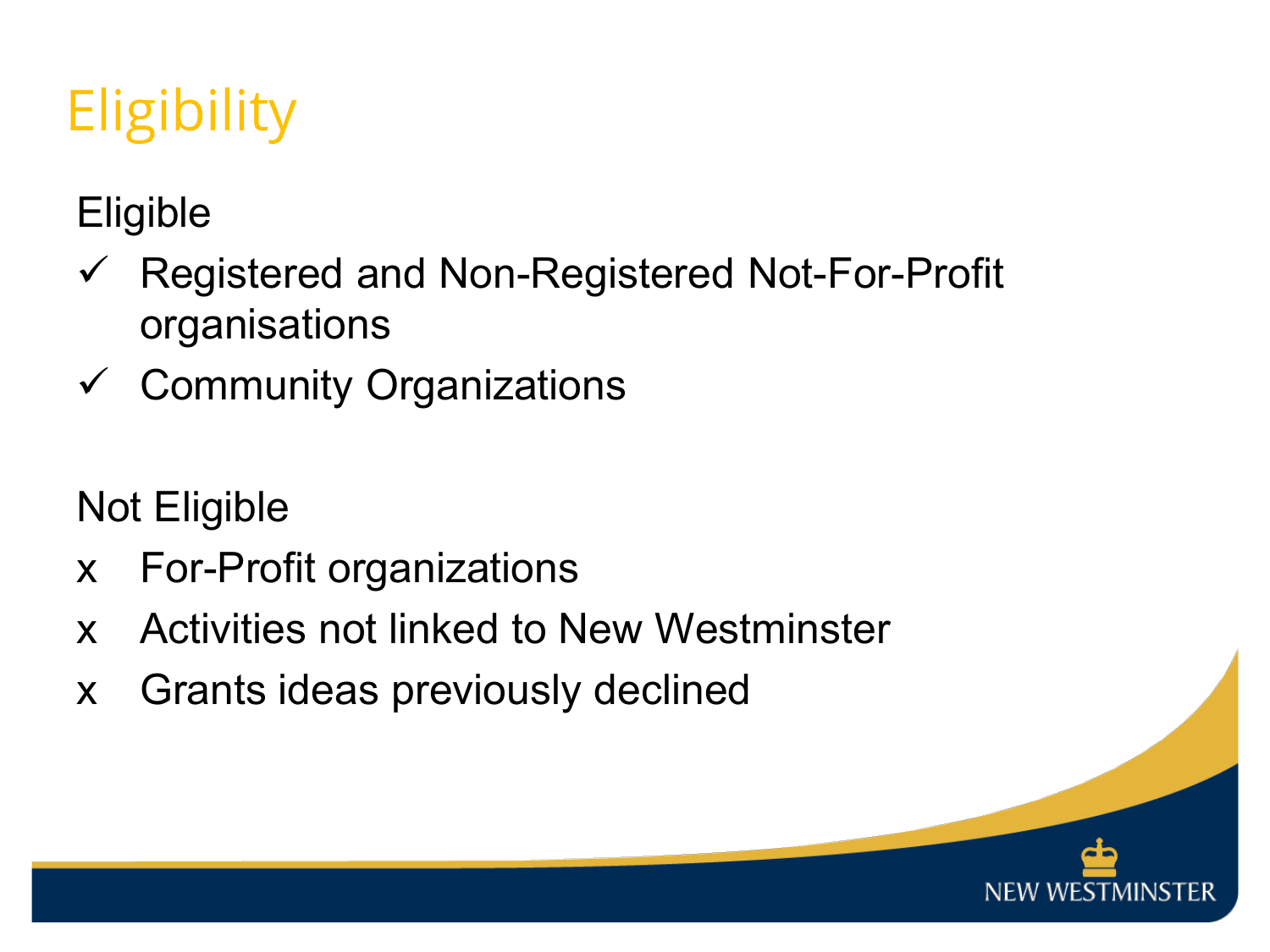## City Services

- City Services such as traffic control, Fire, Police and Engineering Services will NOT be considered as part of the Spring and Summer grant intakes.
- If you are interested in using a city facility, you can include the rental cost as part of your cash request.
- Please contact the facility you wish to rent directly and attach the quote from the facility to your grant application.

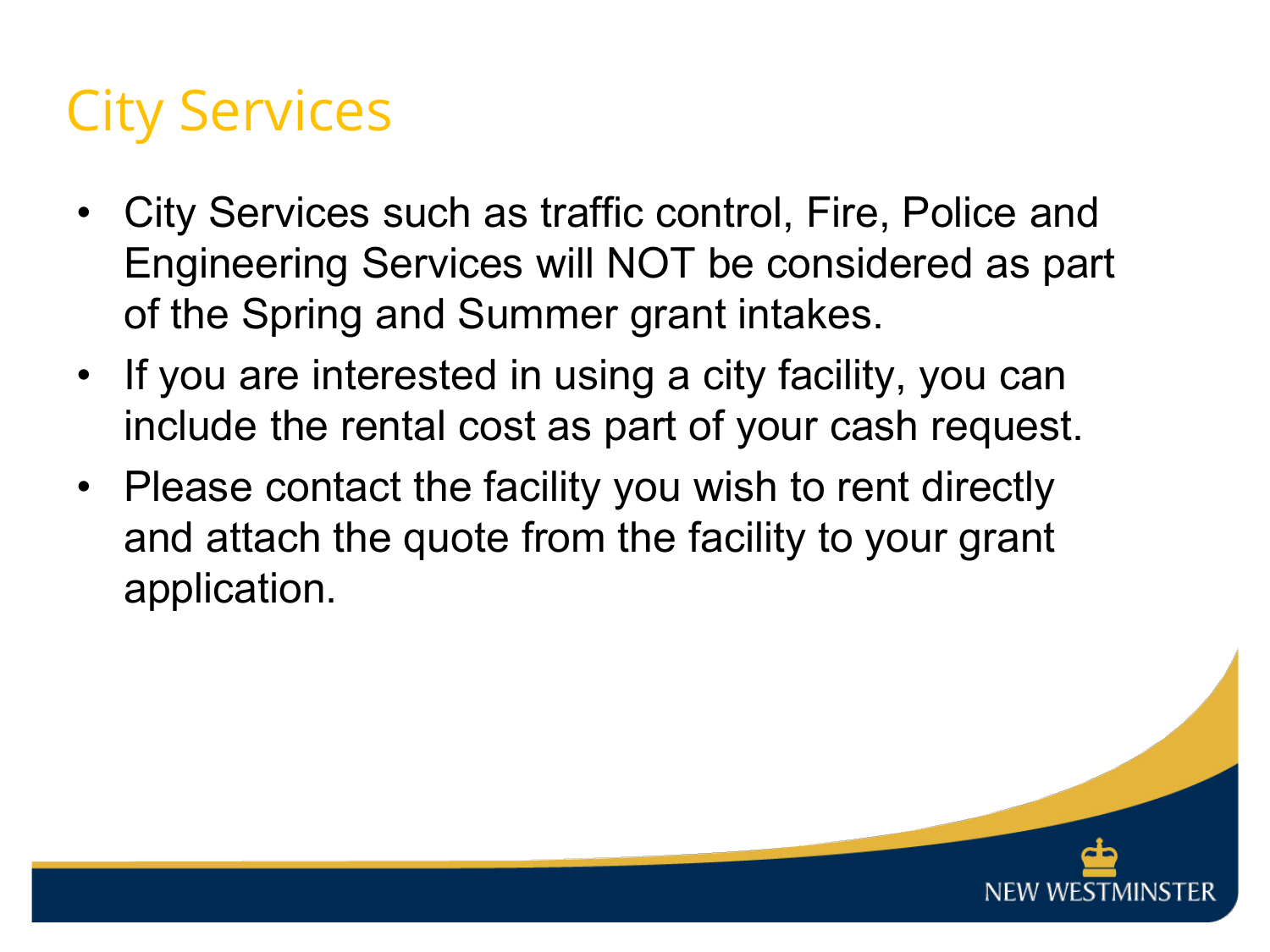# Community Livability and Social Equity Grants for 'Living'

Organizations, projects, programs, or services that:

- $\checkmark$  Decrease the vulnerability of people in our community;
- $\checkmark$  Enhance community safety and quality of life;
- $\checkmark$  Ensure children receive quality child care;
- $\checkmark$  Increase economic well-being; and,
- Improve the urban and natural environment.

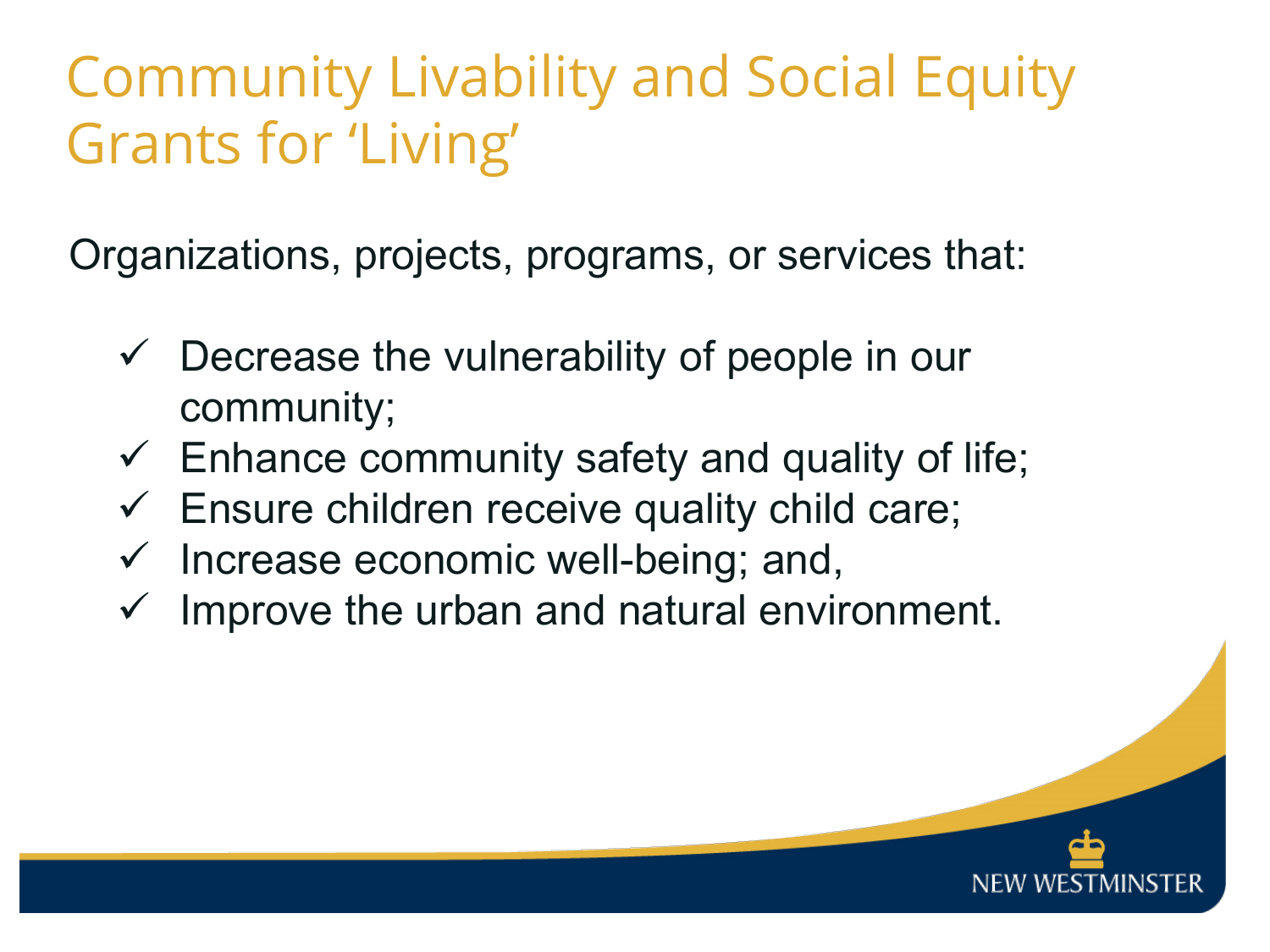# Social and Cultural Vibrancy Grants for 'Involvement'

Organizations, projects, programs, services, events, or opportunities in the arts, culture, heritage, sport and recreation that:

- $\checkmark$  Enable participation and increase access;
- $\checkmark$  Enrich the vibrancy, expression, and creativity of our community;
- $\checkmark$  Honour our unique heritage; and,
- $\checkmark$  Create and recognize opportunities for achievement and innovation.

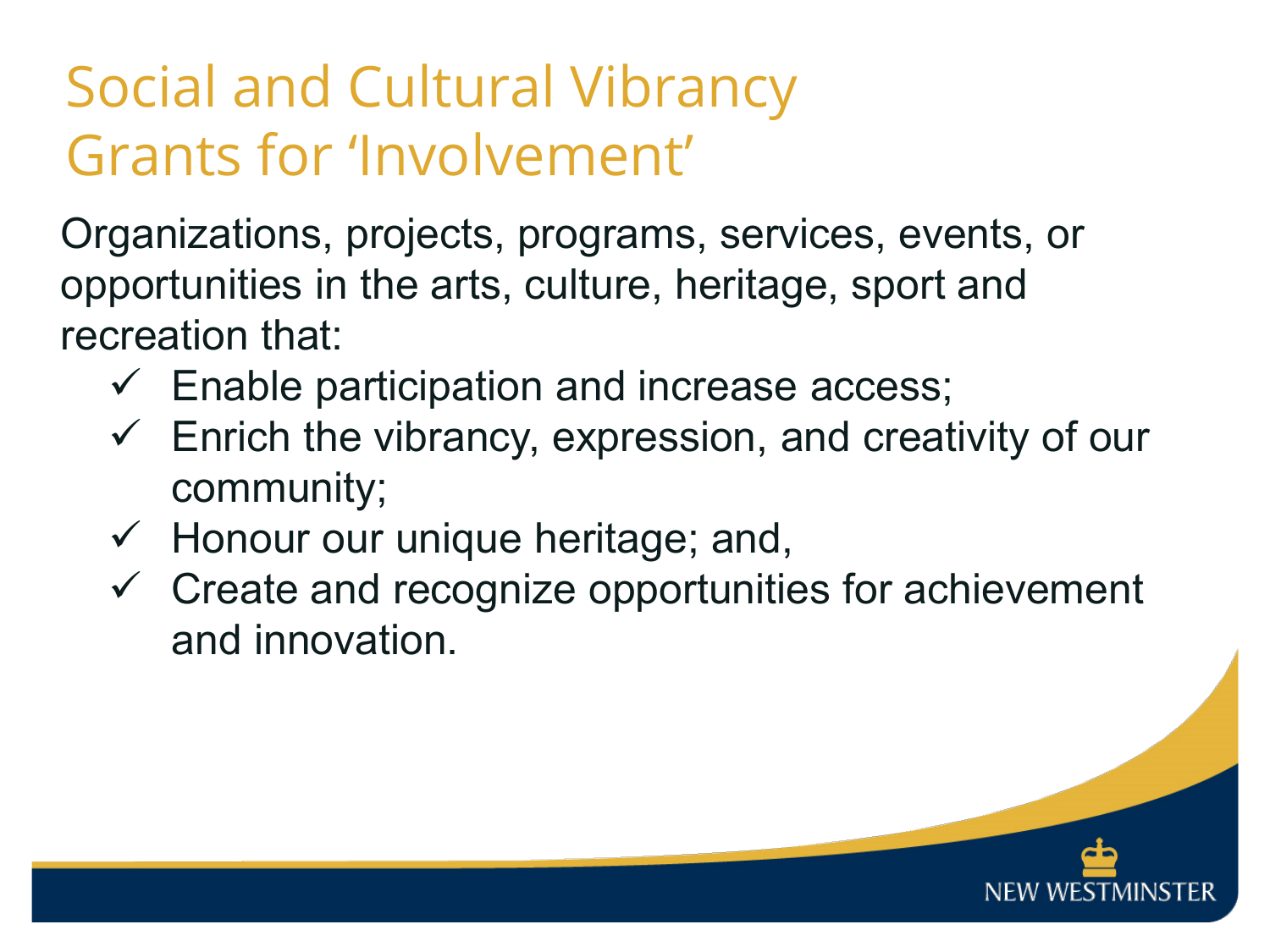#### COVID-19

#### Applications should reflect the current PHO guidelines.

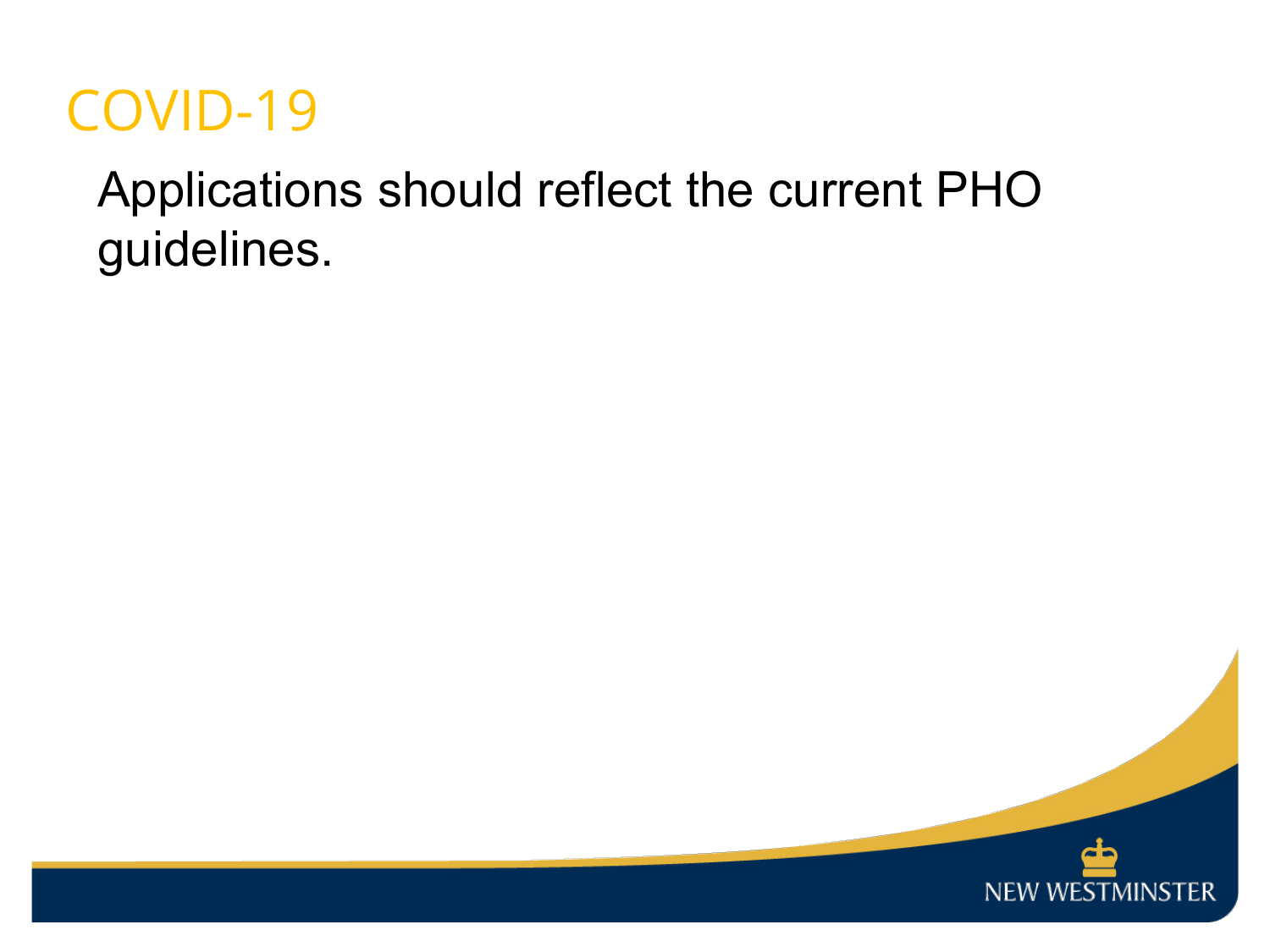#### Timeline

| Mar 28             |  |
|--------------------|--|
| Mar 29             |  |
| April 26 (12 Noon) |  |
| May 4 - 9          |  |
| Early June         |  |
|                    |  |

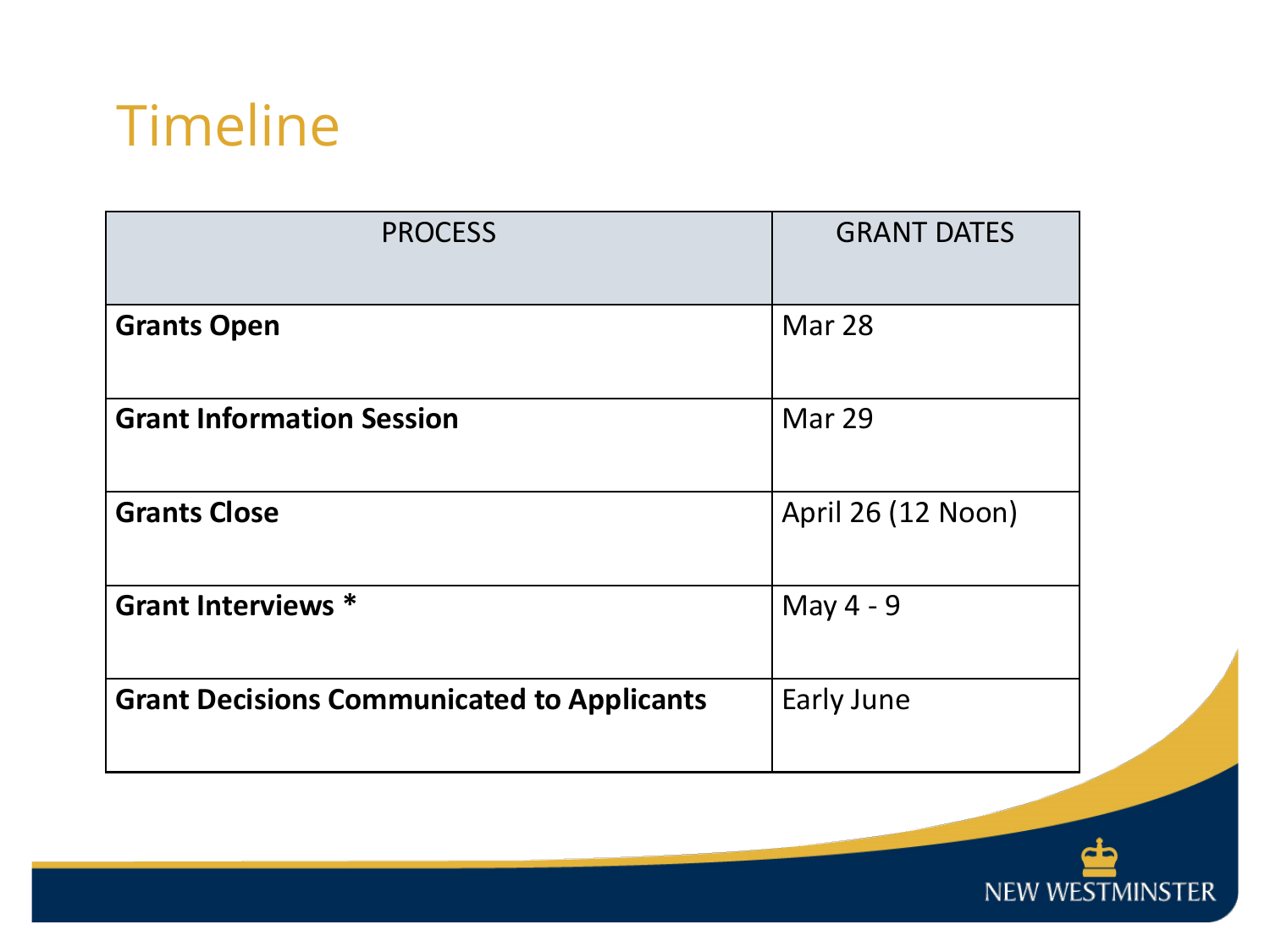#### Application Form

- Available **NOW**
- $\checkmark$  Links off the City's grant webpage
- $\checkmark$  Hosted by Benevity

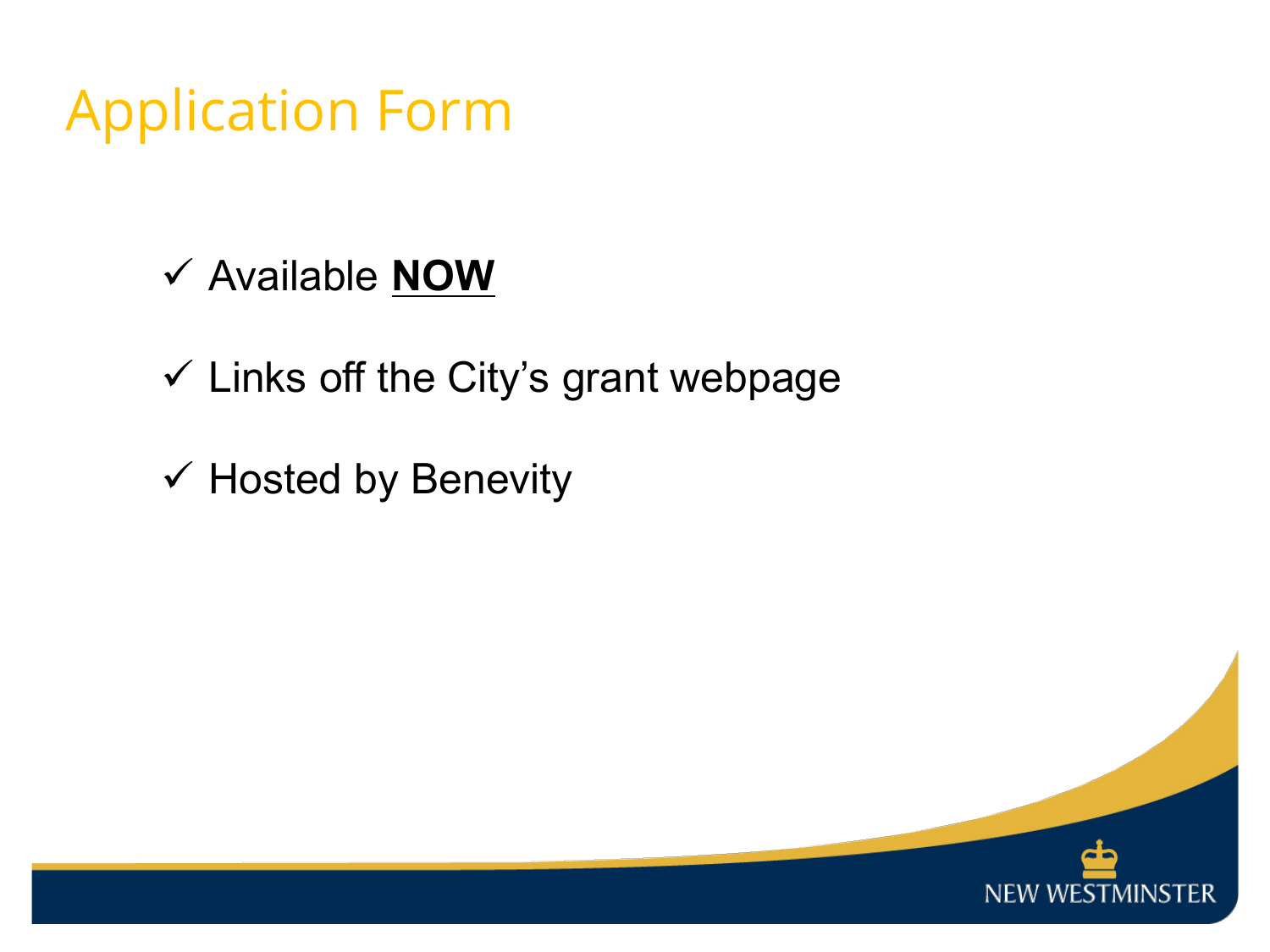# Application Form cont'd

- $\checkmark$  No requirement for a password to access
- $\checkmark$  Simple tab based application process
- $\checkmark$  Best results use Chrome browser
- $\checkmark$  Your web browser holds your previously entered information until you submit the application
- $\checkmark$  The ability to print the application form at the end and print each individual page
- $\checkmark$  Any technical issues please contact Benevity

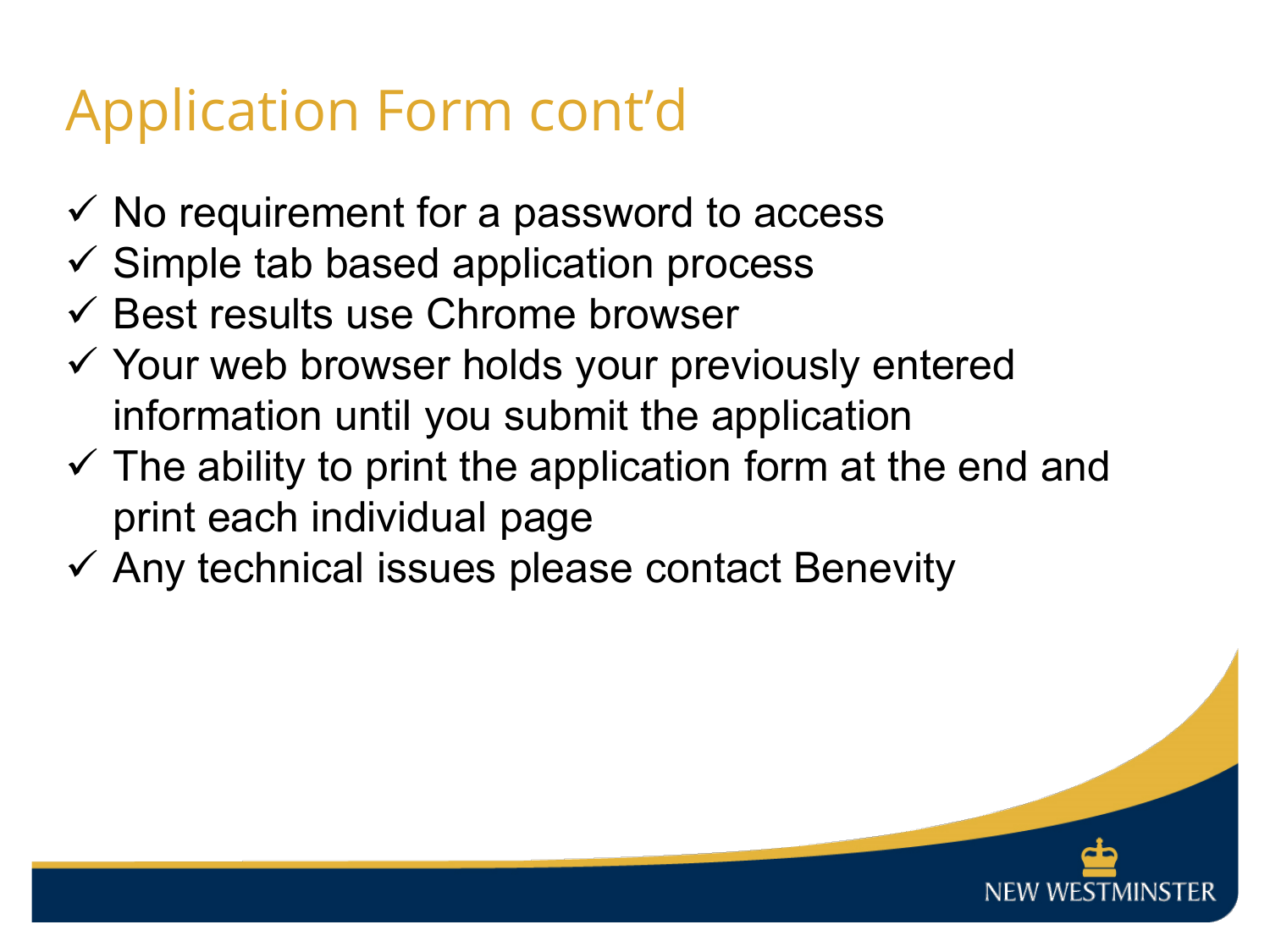# Reporting Back

Post Project/Event Evaluation Form

#### Snapshot of Success

- To demonstrate how the grant achieved the City's Strategic Priorities
- **Pictures documenting the grant to be included in a** Council celebration
- Sent out with the grants award letter, and from your grants coordinator

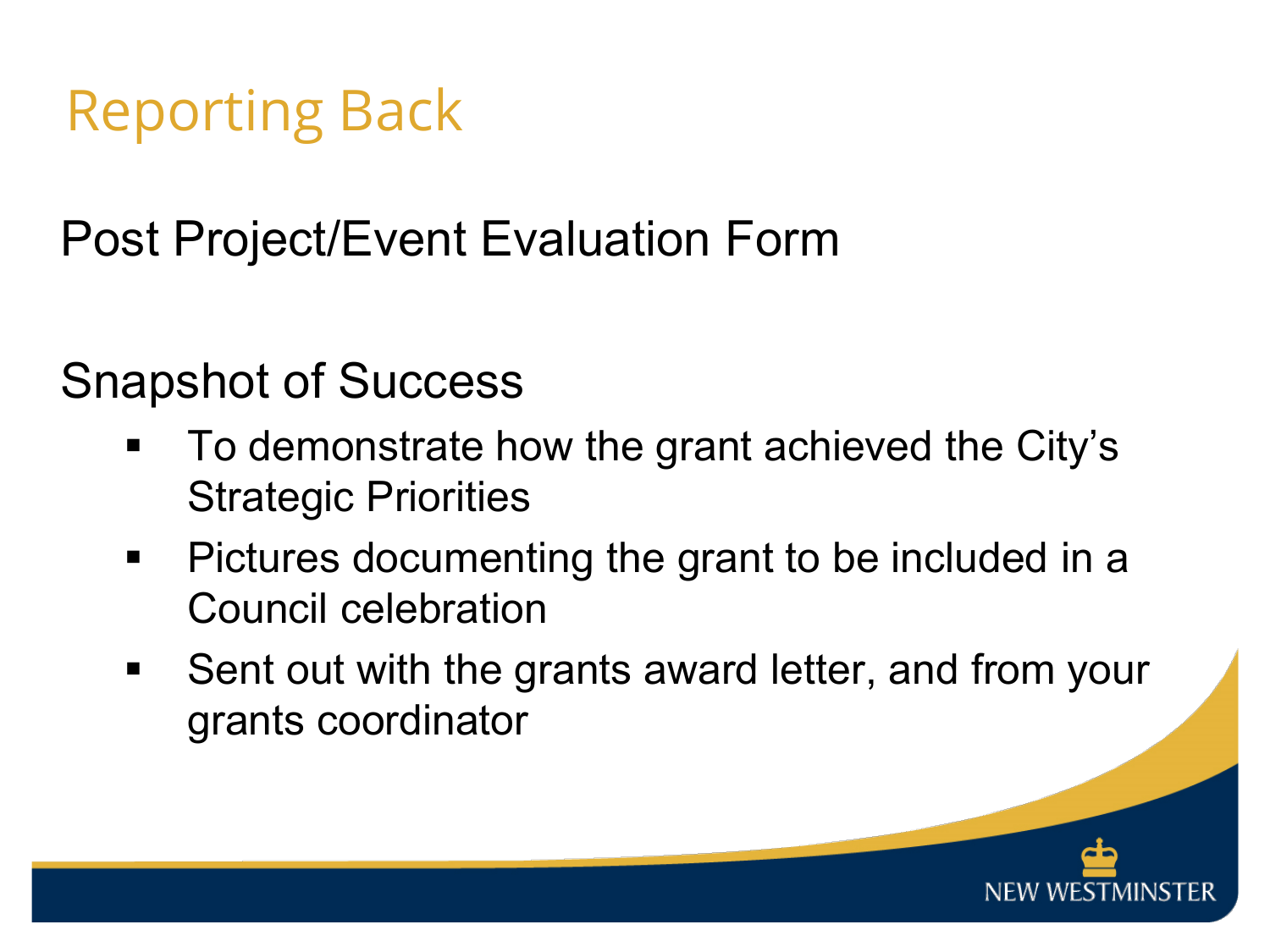#### Staff Advisors

#### **Community Livability and Social Equity**

Environment: Dan Jokic & Lynn Roxburgh Child Care: Anur Medic Community: Ryan Weber

#### **Social and Cultural Vibrancy**

Sport: Sloane Elphinstone Culture & Heritage: Rob McCullough Arts: Todd Ayotte Community: Ryan Weber Festivals: Lisa Kemp

#### [General Information: contact grants@newwestcity.ca](mailto:grants@newwestcity.ca)